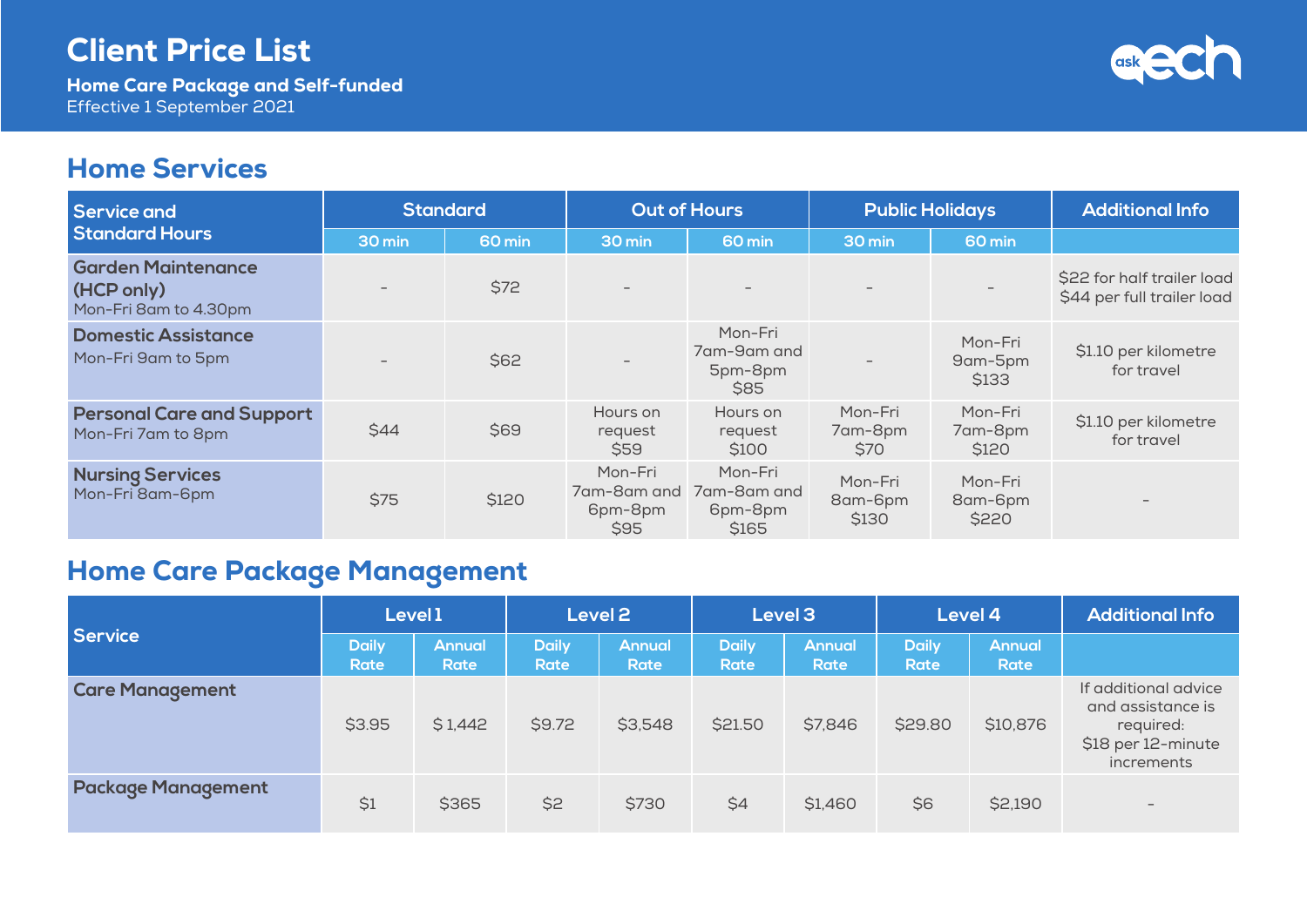Home Care Package and Self-funded Effective 1 September 2021



### **Technology**

| <b>Service</b> | <b>HCP Clients</b>                                                                                                 | <b>Non-HCP Clients</b>                                                                                                                                                    | <b>Additional Info</b>   |
|----------------|--------------------------------------------------------------------------------------------------------------------|---------------------------------------------------------------------------------------------------------------------------------------------------------------------------|--------------------------|
| <b>Billy</b>   | <b>Billy Hardware and Batteries</b><br>(central hub & sensors)<br>FREE<br><b>Monthly Access</b><br>\$40* per month | <b>Billy Hardware</b><br>(central hub and sensors)<br>\$10 per month<br>OR \$199 upfront purchase<br>Monthly access<br>(after initial 2 months free)<br>\$39.99 per month | $\overline{\phantom{a}}$ |
| <b>Mint</b>    | Free                                                                                                               | Free                                                                                                                                                                      | $\qquad \qquad$          |

#### Wellness Services

| <b>Service</b>                                                                                                                            | <b>45 min Class</b> | <b>Initial Assessment</b> | <b>Additional Info</b> |
|-------------------------------------------------------------------------------------------------------------------------------------------|---------------------|---------------------------|------------------------|
| <b>Allied Health Group Programs</b>                                                                                                       |                     |                           |                        |
| Balance, Boxercise, Chi Ball, Circuit, Conditioning<br>Core Strength, Strong and Stable, Open Gym, Tai Chi<br>Neurological Rehabilitation | \$14                | \$30                      |                        |
| Talkback/Speech                                                                                                                           | \$12                | \$30                      |                        |
| <b>Strength For Life</b>                                                                                                                  | \$8                 | \$55                      |                        |

#### Allied Health Services

| <b>Hydrotherapy</b><br>(College Grove only) | <b>Initial Consult</b><br>(In-clinic)     | <b>Ongoing Consult</b><br>(In Pool) | <b>45 min Class</b>      | <b>Additional Info</b> |
|---------------------------------------------|-------------------------------------------|-------------------------------------|--------------------------|------------------------|
| <b>Aquatic Therapy</b>                      | Physiotherapy Initial<br>Consult required | \$110                               | $\overline{\phantom{0}}$ |                        |
| <b>Aqua Circuit</b>                         | $\overline{\phantom{0}}$                  | $-$                                 | \$17                     | $\qquad \qquad -$      |
| <b>Aqua Aerobics</b>                        | $\hspace{0.1mm}-\hspace{0.1mm}$           | $\hspace{0.1mm}-\hspace{0.1mm}$     | \$17                     |                        |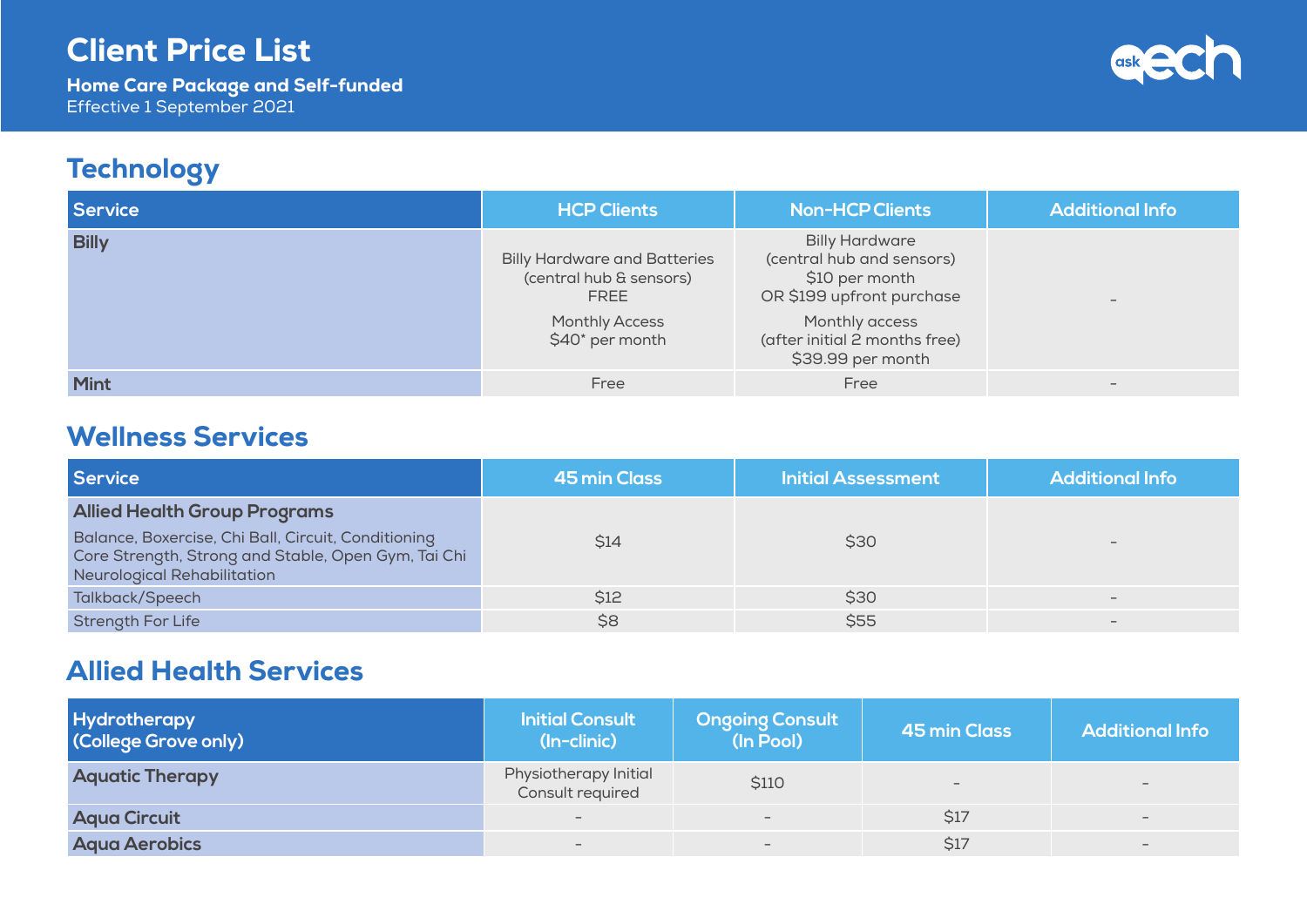Home Care Package and Self-funded Effective 1 September 2021



## Allied Health Services (continued)

| <b>Service</b>                | <b>Initial Consult</b>                     | <b>Ongoing Consult</b> | <b>Home Consult</b>                                  | <b>Additional Info</b>                                         |
|-------------------------------|--------------------------------------------|------------------------|------------------------------------------------------|----------------------------------------------------------------|
| Physiotherapy                 | \$98                                       | \$68                   | \$128                                                | If Additional Documentation Time Required<br>\$18 per 12min    |
| <b>Podiatry</b>               | \$103                                      | \$73                   | \$138                                                | Nail Surgery \$295<br>(2h surgery and 30min follow up consult) |
|                               |                                            |                        |                                                      | If Additional Documentation Time Required<br>\$18 per 12min    |
| <b>Exercise Physiology</b>    | \$105                                      | \$73                   | \$130                                                | If Additional Documentation Time Required<br>\$18 per 12min    |
| <b>Dietetics</b>              | \$105                                      | \$73                   | \$135                                                | If Additional Documentation Time Required<br>\$18 per 12min    |
| <b>Music Therapy</b>          | \$95                                       | \$65                   | \$125                                                | If Additional Documentation Time Required<br>\$18 per 12min    |
| <b>Occupational Therapy</b>   | \$105                                      | \$73                   | <b>Home Consultation</b><br>and Follow up<br>\$125/h | If Additional Documentation Time Required<br>\$18 per 12min    |
| <b>Speech Pathology</b>       | \$195                                      | \$100                  | Initial \$275<br>Ongoing \$185                       | If Additional Documentation Time Required<br>\$18 per 12min    |
| <b>Social Work</b>            | \$90                                       | \$65                   | Initial \$125<br>Ongoing \$125                       | If Additional Documentation Time Required<br>\$18 per 12min    |
| <b>Telehealth Appointment</b> | Charged at standard in-clinic service rate |                        |                                                      | If Additional Documentation Time Required<br>\$18 per 12min    |

| <b>Service</b> | 30 min | ا 60 min | <b>Home Consult</b> | Additional Info                                        |
|----------------|--------|----------|---------------------|--------------------------------------------------------|
| <b>Massage</b> | \$55   | \$95     | \$130/h             | <b>Additional Documentation Time</b><br>\$18 per 12min |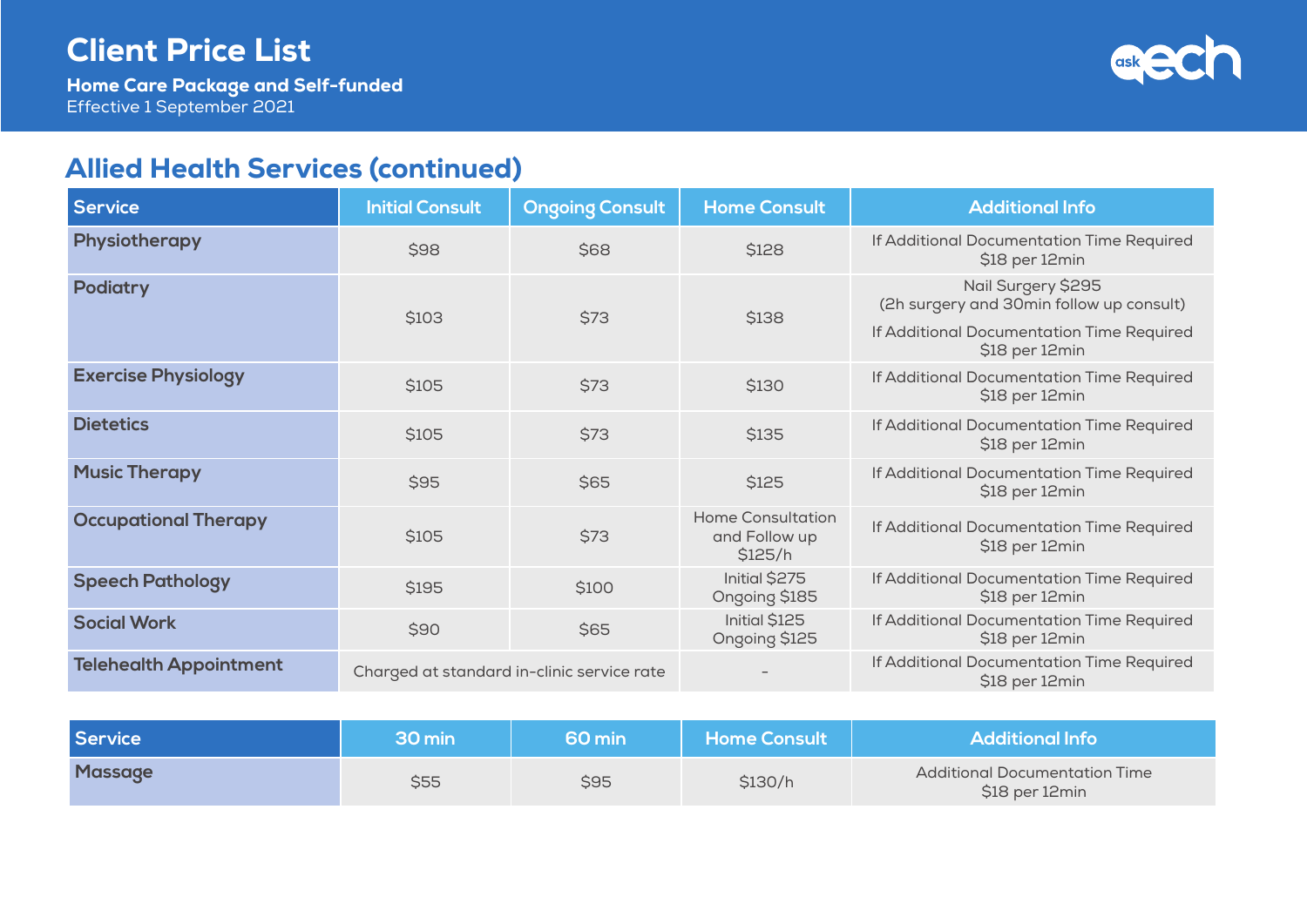Home Care Package and Self-funded Effective 1 September 2021



## Respite Services

| Service                     | <b>Standard Rate</b>                                             | <b>Evening Rate</b>                                                        | <b>Weekend Rate</b>                                              | <b>Additional Info</b>                |
|-----------------------------|------------------------------------------------------------------|----------------------------------------------------------------------------|------------------------------------------------------------------|---------------------------------------|
| <b>Day Program</b>          | Mon-Fri plus<br><b>Public Holidays</b><br>9.30am-3.30pm<br>\$100 | Mon-Fri plus<br>Public Holidays<br>3pm-8pm<br>\$100<br>(Henley Beach only) | Sat-Sun plus<br><b>Public Holidays</b><br>9.30am-3.30pm<br>\$150 | Transport<br>2-way \$24<br>1-way \$12 |
| <b>Bus Trips</b>            | \$125/day                                                        | $-$                                                                        | $\qquad \qquad$                                                  | $\qquad \qquad -$                     |
| <b>Get Connected events</b> | \$12/event                                                       |                                                                            | $\qquad \qquad$                                                  | $\qquad \qquad -$                     |

| <b>Service</b>                                            | <b>Standard Rate</b> | <b>Additional Info</b>   |
|-----------------------------------------------------------|----------------------|--------------------------|
| At Home Overnight Respite<br>(11 hours incl 7 hours rest) | \$380                | $\overline{\phantom{0}}$ |